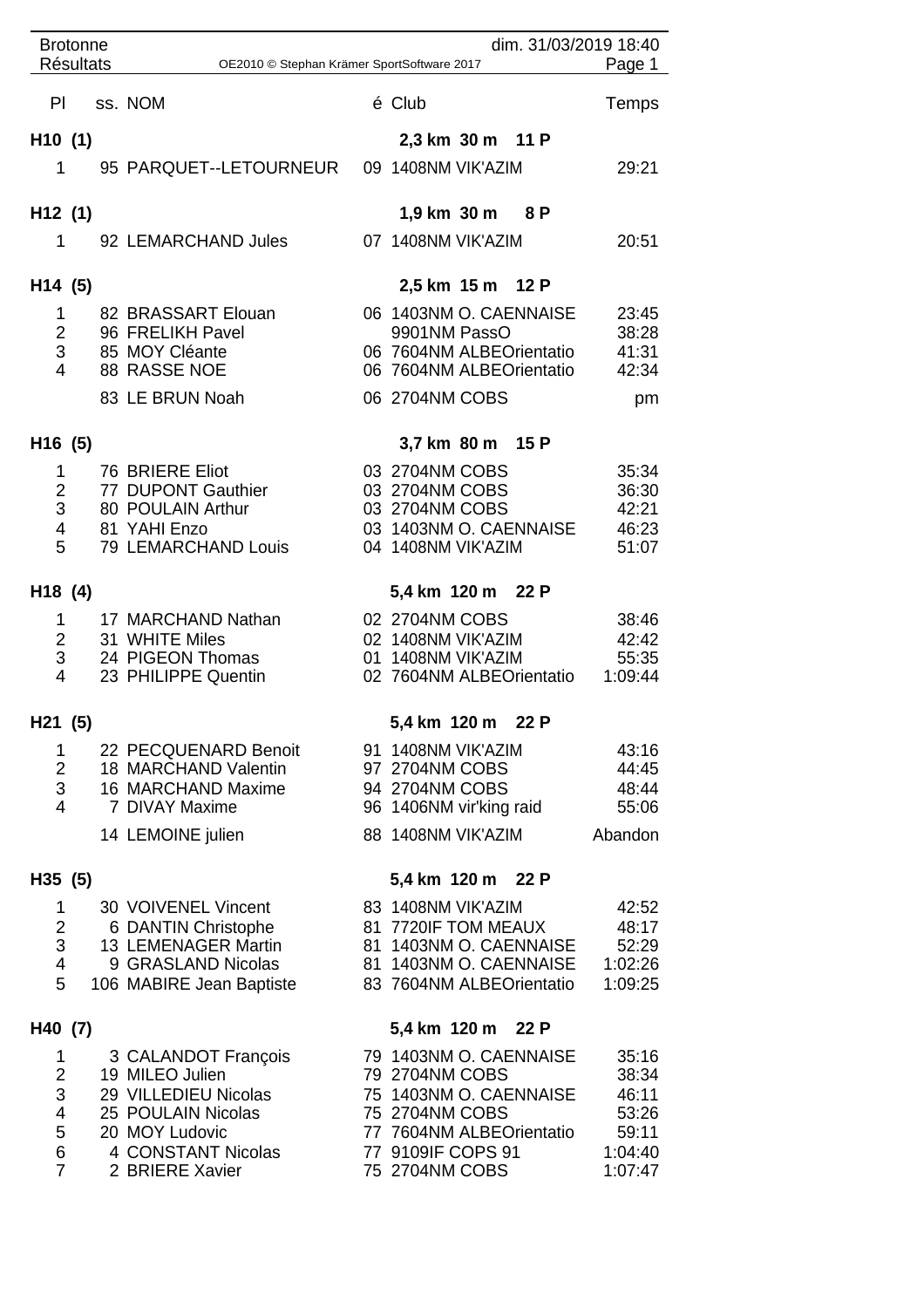| <b>Brotonne</b>                                                                 |  |                                                                                                                                                                                                                                               |  | dim. 31/03/2019 18:40                                                                                                                                                                                                               |                                                                                                           |
|---------------------------------------------------------------------------------|--|-----------------------------------------------------------------------------------------------------------------------------------------------------------------------------------------------------------------------------------------------|--|-------------------------------------------------------------------------------------------------------------------------------------------------------------------------------------------------------------------------------------|-----------------------------------------------------------------------------------------------------------|
| <b>Résultats</b><br>Page 2<br>OE2010 © Stephan Krämer SportSoftware 2017        |  |                                                                                                                                                                                                                                               |  |                                                                                                                                                                                                                                     |                                                                                                           |
| PI                                                                              |  | ss. NOM                                                                                                                                                                                                                                       |  | é Club                                                                                                                                                                                                                              | Temps                                                                                                     |
| H45 (9)                                                                         |  |                                                                                                                                                                                                                                               |  | 5,4 km 120 m 22 P                                                                                                                                                                                                                   |                                                                                                           |
| 1<br>2<br>3<br>4<br>5<br>6<br>$\overline{7}$                                    |  | 1 BRASSART Eric<br>21 NICOLLE Franck<br>15 LESAGE Arnaud<br>8 DUDOUT Serge<br>12 LEMARCHAND Sébastien<br>26 RIBEIRO Michel<br>5 COUREAU Xavier<br>28 VAUTIER Dominique                                                                        |  | 70 1403NM O. CAENNAISE<br>72 1408NM VIK'AZIM<br>72 7604NM ALBEOrientatio<br>72 2704NM COBS<br>72 1408NM VIK'AZIM<br>71 2704NM COBS<br>70 7604NM ALBEOrientatio<br>70 7604NM ALBEOrientatio                                          | 41:50<br>49:24<br>52:32<br>56:06<br>58:16<br>1:01:32<br>1:20:58<br>pm                                     |
|                                                                                 |  | 27 ROUSSEAUX Eric                                                                                                                                                                                                                             |  | 74 2704NM COBS                                                                                                                                                                                                                      | pm                                                                                                        |
| H50 (11)                                                                        |  |                                                                                                                                                                                                                                               |  | 4,3 km 80 m 19 P                                                                                                                                                                                                                    |                                                                                                           |
| 1<br>$\overline{2}$<br>3<br>4<br>5<br>6<br>$\overline{7}$<br>8<br>9<br>10<br>11 |  | 41 FREMONT Nicolas<br>58 PIGEON Eric<br>55 MARCHAND Stéphane<br>32 BASSET Laurent<br>49 LEMAITRE Laurent<br>45 HEURTAUX Pascal<br>33 BEAUVISAGE Bruno<br>56 PELLIN Bertrand<br>107 PHILIPPE Arnaud<br>43 FRELIKH Pavel<br>40 DUPONT Guillaume |  | 69 2704NM COBS<br>66 1408NM VIK'AZIM<br>65 2704NM COBS<br>68 2704NM COBS<br>69 2704NM COBS<br>69 1408NM VIK'AZIM<br>65 7604NM ALBEOrientatio<br>65 9502IF ACBeauchamp<br>69 7604NM ALBEOrientatio<br>9901NM PassO<br>69 2704NM COBS | 43:10<br>44:52<br>45:19<br>51:21<br>57:09<br>59:27<br>1:01:39<br>1:03:34<br>1:06:17<br>1:10:13<br>1:11:04 |
| H55 (5)                                                                         |  |                                                                                                                                                                                                                                               |  | 4,3 km 80 m 19 P                                                                                                                                                                                                                    |                                                                                                           |
| 1<br>$\overline{2}$<br>3                                                        |  | 46 HOFF Olivier<br>38 DONOVAN Mark<br>48 LEHAULT andré<br>62 SANDEVOIR Benoit<br>63 SPRECHER Laurent                                                                                                                                          |  | 61 5703GE T.A. FAMECK<br>62 9502IF ACBeauchamp<br>63 1406NM vir'king raid<br>63 1403NM O. CAENNAISE pm<br>60 7604NM ALBEOrientatio Abandon                                                                                          | 1:05:49<br>1:10:48<br>1:34:22                                                                             |
|                                                                                 |  |                                                                                                                                                                                                                                               |  |                                                                                                                                                                                                                                     |                                                                                                           |
| H60(2)                                                                          |  | 1 69 DESLANDES Gilles 55 1403NM O. CAENNAISE 49:02<br>2 74 PICARD J-Pierre                                                                                                                                                                    |  | 4,2 km 95 m 18 P<br>57 2704NM COBS                                                                                                                                                                                                  | 1:06:33                                                                                                   |
| H65(1)                                                                          |  |                                                                                                                                                                                                                                               |  | 4,2 km 95 m 18 P                                                                                                                                                                                                                    |                                                                                                           |
|                                                                                 |  | 1 66 CALANDOT J-Pierre 50 1403NM O. CAENNAISE 1:05:14                                                                                                                                                                                         |  |                                                                                                                                                                                                                                     |                                                                                                           |
| H75 (1)                                                                         |  |                                                                                                                                                                                                                                               |  | 4,2 km 95 m 18 P                                                                                                                                                                                                                    |                                                                                                           |
|                                                                                 |  | 1 68 COUPEY Guy                                                                                                                                                                                                                               |  | 42 2704NM COBS                                                                                                                                                                                                                      | 1:29:53                                                                                                   |
| D10(1)                                                                          |  |                                                                                                                                                                                                                                               |  | 2,3 km 30 m 11 P                                                                                                                                                                                                                    |                                                                                                           |
|                                                                                 |  | 1 94 BRASSART Eryne                                                                                                                                                                                                                           |  | 09 1403NM O. CAENNAISE 25:59                                                                                                                                                                                                        |                                                                                                           |
| D <sub>12</sub> $(2)$                                                           |  |                                                                                                                                                                                                                                               |  | 1,9 km 30 m 8 P                                                                                                                                                                                                                     |                                                                                                           |
|                                                                                 |  | 1 91 COLOMBE Cassiopée 07 2704NM COBS<br>2 93 VILLEDIEU Manon                                                                                                                                                                                 |  | 07 1403NM O. CAENNAISE 25:02                                                                                                                                                                                                        | 22:29                                                                                                     |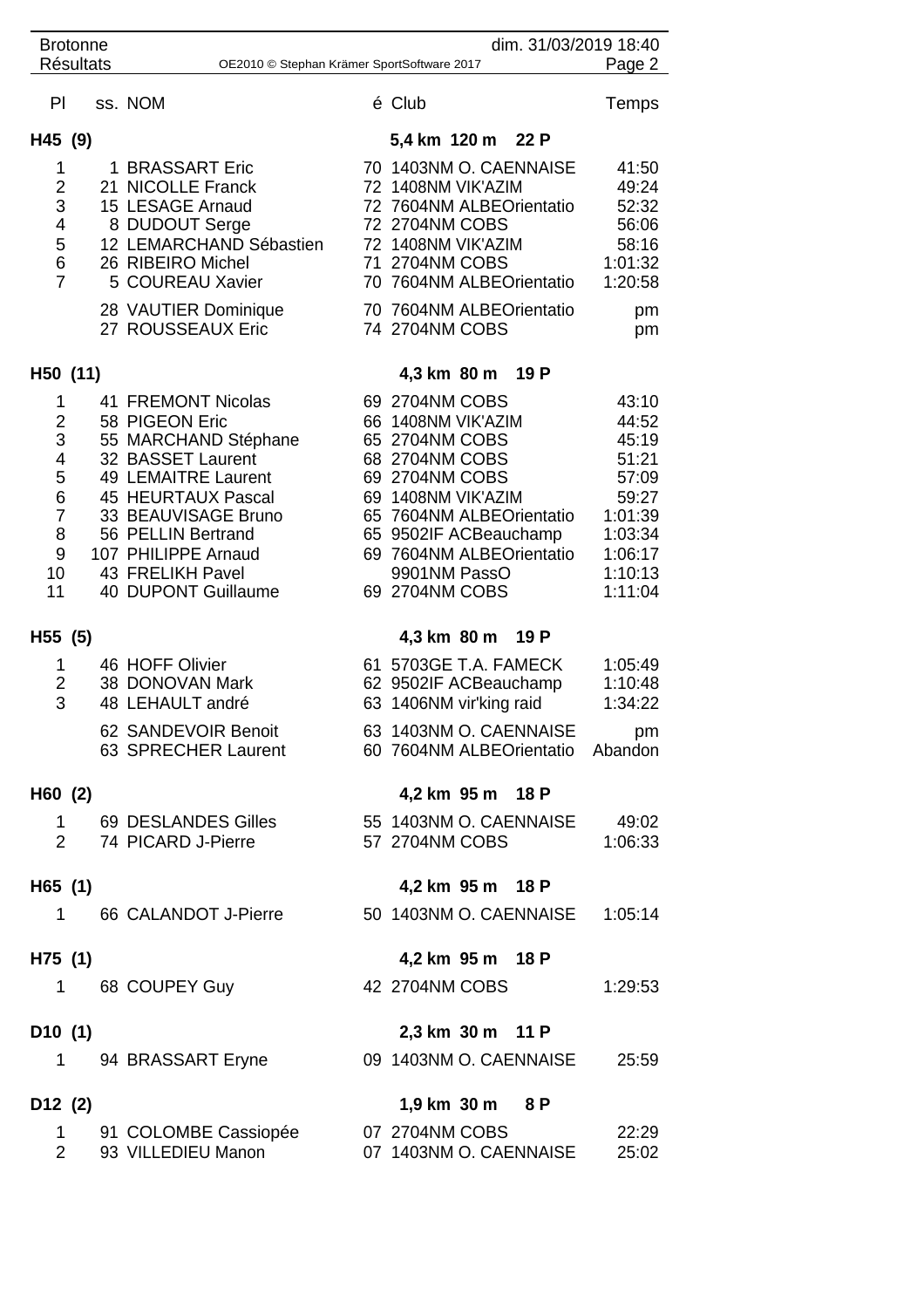| <b>Brotonne</b>                                                |  |  |                                            |                                                | dim. 31/03/2019 18:40  |                    |
|----------------------------------------------------------------|--|--|--------------------------------------------|------------------------------------------------|------------------------|--------------------|
| <b>Résultats</b><br>OE2010 © Stephan Krämer SportSoftware 2017 |  |  |                                            | Page 3                                         |                        |                    |
| PI                                                             |  |  | ss. NOM                                    | é Club                                         |                        | Temps              |
| D <sub>14</sub> (5)                                            |  |  |                                            | 2,5 km 15 m 12 P                               |                        |                    |
| 1                                                              |  |  | 84 MAHALIN Flavie                          | 05 1403NM O. CAENNAISE                         |                        | 20:37              |
| $\overline{2}$                                                 |  |  | 90 TISSANDIER Agathe                       | 05 2704NM COBS                                 |                        | 23:32              |
| 3<br>$\overline{4}$                                            |  |  | 87 POULAIN Justine<br>86 POULAIN Elsa      | 05 2704NM COBS<br>06 2704NM COBS               |                        | 26:23<br>58:31     |
| 5                                                              |  |  | 89 SIELER Gabrielle                        | 05 1408NM VIK'AZIM                             |                        | 59:33              |
|                                                                |  |  |                                            |                                                |                        |                    |
| D16(1)                                                         |  |  |                                            | 3,7 km 80 m 15 P                               |                        |                    |
| 1                                                              |  |  | 78 HEURTAUX Ana                            | 03 1408NM VIK'AZIM                             |                        | 41:02              |
| D18(2)                                                         |  |  |                                            | 4,3 km 80 m 19 P                               |                        |                    |
| 1                                                              |  |  | 61 SANCHEZ Jade                            | 01 2704NM COBS                                 |                        | 55:28              |
|                                                                |  |  | 54 MAHALIN Estelle                         |                                                | 02 1403NM O. CAENNAISE | Abandon            |
|                                                                |  |  |                                            |                                                |                        |                    |
| D20(2)                                                         |  |  |                                            | 4,3 km 80 m 19 P                               |                        |                    |
| 1                                                              |  |  | 42 FREMONT Raphaëlle                       | 00 2704NM COBS                                 |                        | 1:03:56            |
| $\overline{2}$                                                 |  |  | 39 DUDOUT Loane                            | 99 2704NM COBS                                 |                        | 1:10:49            |
| D21(4)                                                         |  |  |                                            | 4,3 km 80 m 19 P                               |                        |                    |
| 1                                                              |  |  | 60 ROULLAND Emilie                         | 85 1403NM O. CAENNAISE                         |                        | 1:09:54            |
| $\overline{2}$                                                 |  |  | 97 WILD Candice                            | 91 2704NM COBS                                 |                        | 1:18:08            |
| 3                                                              |  |  | 37 CARRE Emilie                            | 85 2704NM COBS                                 |                        | 1:18:22            |
| $\overline{\mathbf{4}}$                                        |  |  | 47 LECLERE Camille                         | 92 7604NM ALBEOrientatio                       |                        | 1:24:00            |
| D35 (3)                                                        |  |  |                                            | 4,3 km 80 m 19 P                               |                        |                    |
| 1                                                              |  |  | 34 BORGAT Soizic                           | 80 1403NM O. CAENNAISE                         |                        | 1:00:07            |
| $\overline{2}$                                                 |  |  | 57 PIERRE Elodie                           | 83 2704NM COBS                                 |                        | 1:12:01            |
|                                                                |  |  | 53 LETOURNEUR Gaëlle                       | 81 1408NM VIK'AZIM                             |                        | pm                 |
| D40 (4)                                                        |  |  |                                            | 4,3 km 80 m 19 P                               |                        |                    |
| 1                                                              |  |  | 35 BRASSART Sophie                         | 75 1403NM O. CAENNAISE                         |                        | 57:22              |
| $\overline{2}$                                                 |  |  | 36 BRIERE Axelle                           | 75 2704NM COBS                                 |                        | 59:13              |
| 3<br>4                                                         |  |  | 105 VILLEDIEU Florence                     | 79 1403NM O. CAENNAISE<br>76 2704NM COBS       |                        | 1:12:23            |
|                                                                |  |  | 59 POULAIN Stéphanie                       |                                                |                        | 1:28:08            |
| D45 (4)                                                        |  |  |                                            | 4,3 km 80 m 19 P                               |                        |                    |
| 1                                                              |  |  | 44 GRENDEL Marie                           | 71 2704NM COBS                                 |                        | 57:17              |
| $\overline{2}$                                                 |  |  | 51 LEMERCIER Esthel                        | 70 2704NM COBS                                 |                        | 58:13              |
| 3<br>4                                                         |  |  | 52 LESAGE Céline<br>50 LEMARCHAND Sandrine | 74 7604NM ALBEOrientatio<br>73 1408NM VIK'AZIM |                        | 1:00:24            |
|                                                                |  |  |                                            |                                                |                        | 1:22:40            |
| D50 (3)                                                        |  |  |                                            | 4,2 km 95 m 18 P                               |                        |                    |
| 1<br>$\overline{2}$                                            |  |  | 75 VAUTIER Sophie<br>73 PANCHOUT Anne      | 69 1406NM vir'king raid<br>67 2704NM COBS      |                        | 1:15:26<br>1:22:55 |
|                                                                |  |  | 65 BEAUVISAGE Valérie                      | 65 2704NM COBS                                 |                        | pm                 |